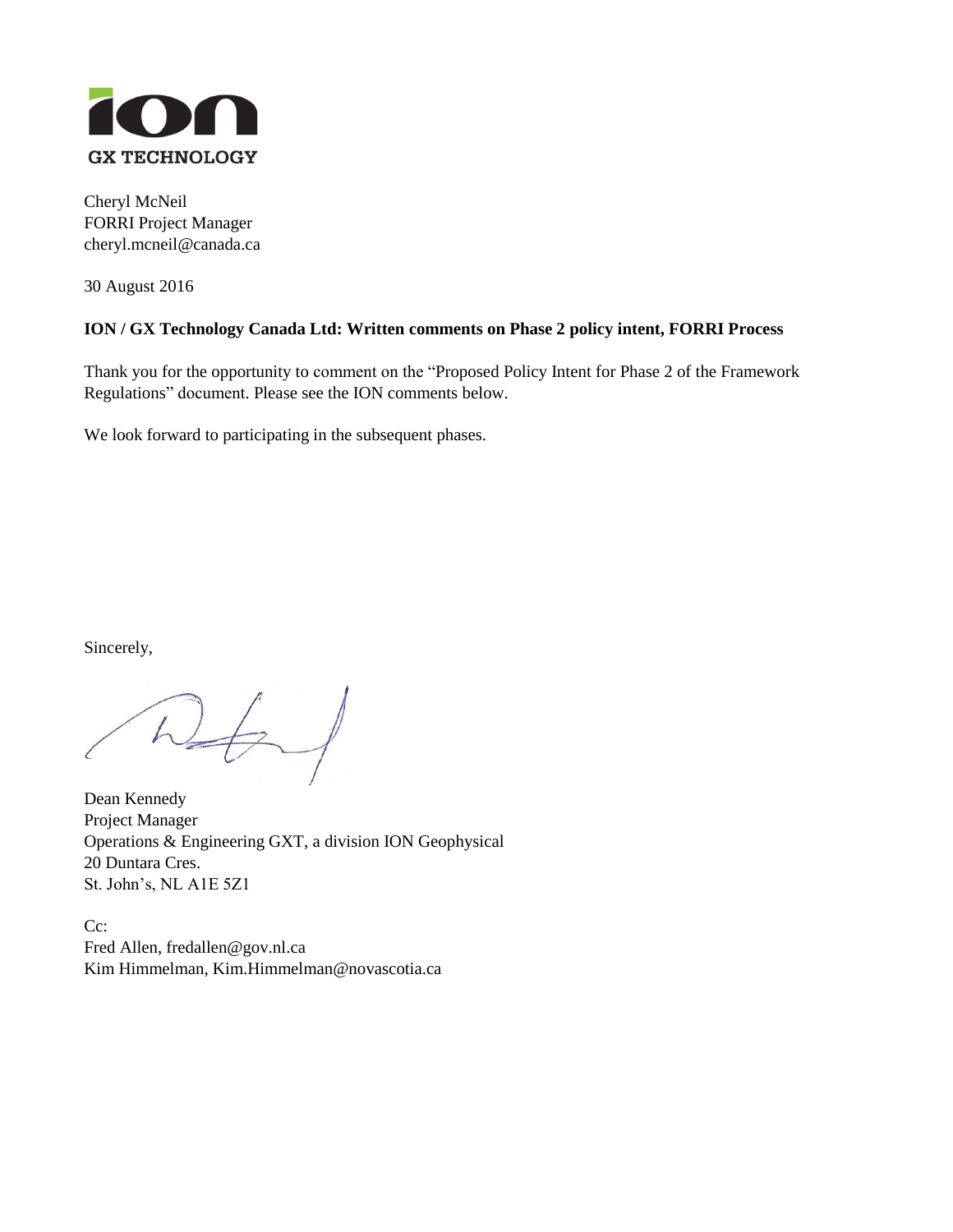## **14.23 FINAL GEOSCIENTIFIC, GEOTECHNICAL OR ENVIRONMENTAL PROGRAM DATA REPORTING**

(1) The operator shall ensure that the final operations and processing report(s) as defined in subsection (2) of this section and the interpretation report as defined in subsection (3) of this section (if applicable) together with the final processed data are provided to the Board within 12 months of completing any geoscientific, geotechnical or environmental program.

(2) The operations and processing report(s) required by sub-section (1) shall be provided in a form and manner prescribed by the Board and shall contain as applicable:

(a) the program number assigned by the Board;

(b) the title, author and date of the report and the executive summary and table of contents;

(c) the names of the operator, contractors and any interest owners;

(d) a description of all installations, vessels or aircraft used to execute the program, including any support vessels;

(e) a description of the program including

(i) key project dates, including commencement, suspension and completion dates,

- (ii) the equipment used,
- (iii) the operational methods employed,
- (iv) the number of crew, and
- (v) the quantity of data collected, broken down by data acquisition technique;

(f) location maps illustrating the data acquisition program including the identification and location of data points, lines or areas and the type of data acquired;

(g) location maps that show the boundaries of the area that is subject to each interest covered by the operation and the identification number of each such interest;

(h) a time breakdown illustrating the type and duration of all activities including any nonproductive time;

(i) for any geoscience program,

(i) the instrument type, the accuracy and repeatability of the navigation system, the accuracy of the positioning and survey systems, the parameters and configuration of both the energy source and the recording system, and

(ii) a description of the geoscience data acquired including the data processing sequence and parameters; and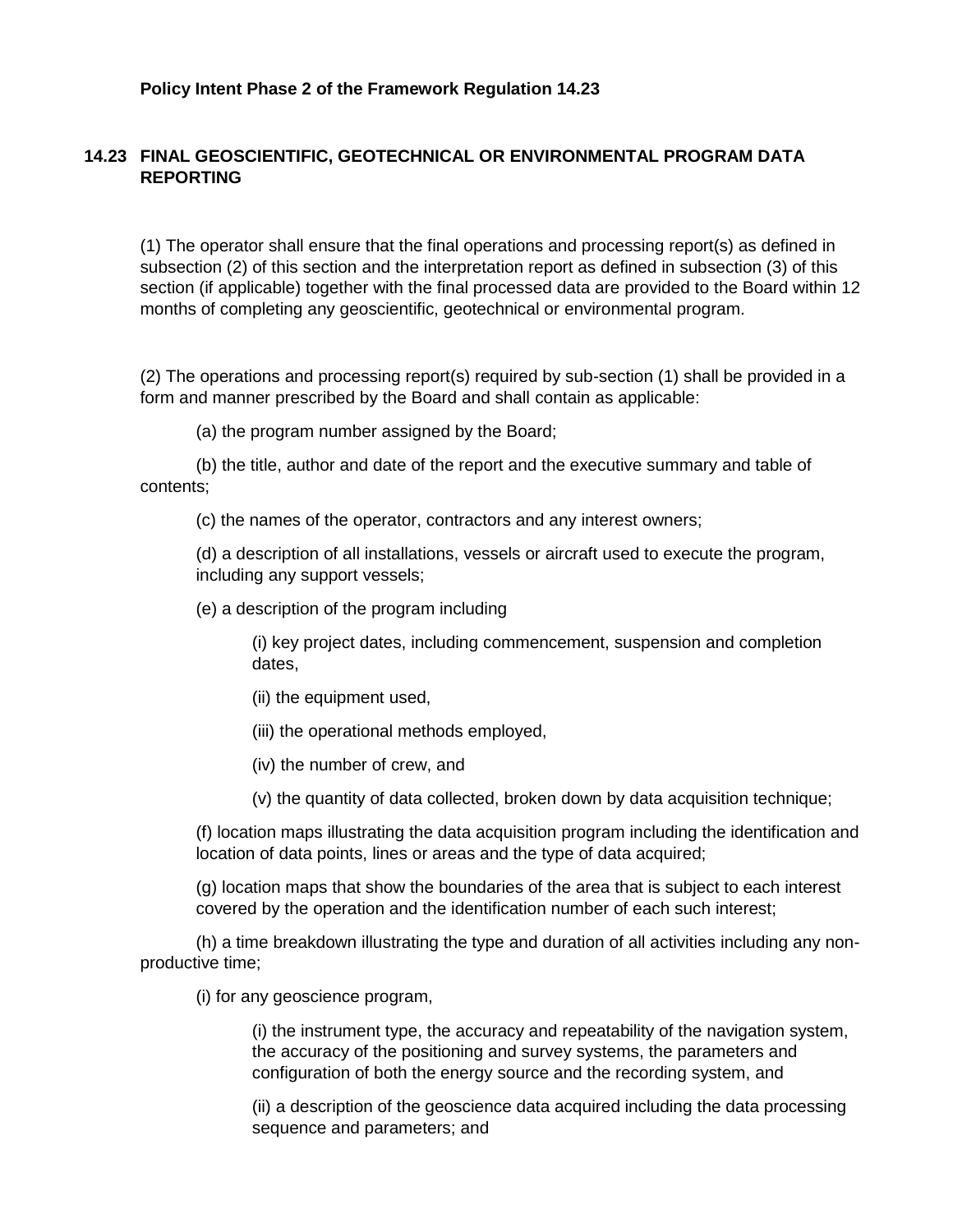(j) shot point maps, track plots, flight lines with numbered fiducial points, gravity station maps, location maps for any samples or core holes, and any photographs and videos as applicable.

(3) Subject to subsection (6), the interpretation report required by sub-section (1) shall be provided in a form and manner prescribed by the Board and shall contain as applicable:

(a) bathymetric or topographic maps compiled from the data collected;

(b) a written discussion along with interpretative maps that are appropriate to the data collected including

(i) structure and isopach maps, structure and interval maps in time and depth, velocity and residual velocity maps, and seismic attribute maps

(ii) final Bouguer gravity maps and any residual or other processed gravity maps,

(iii) final total magnetic intensity contour maps and any residual, gradient or other processed magnetic maps,

(iv) final controlled source electromagnetic resistivity maps, and

(v) surficial maps generated from any seabed, geohazard or a pipeline route survey;

(vi) any geological maps;

(c) a written discussion of the interpretation with reference to

(i) geological and geophysical correlations,

(ii), correlations between gravity, magnetic, controlled source electromagnetic and seismic data including correlations to any data acquired during previous surveys,

(iii) in the case of seabed surveys, the geophysical correlation of shallow seismic data with data from cores and geotechnical boreholes,

(iv) details of corrections or adjustments that were applied to the data during processing or compilation,

(v) the operator's velocity information that was used in a time-to-depth conversion,

(vi) core and sample descriptions,

(vii) geoscientific and geotechnical analyses;

(viii) geohazard reports; and

d) a description of synthetic seismograms and seismic modelling studies that use synthetic seismograms, vertical seismic profiles at wells that were used in the interpretation of the operation data, amplitude versus offset studies, and any seismic inversion studies.